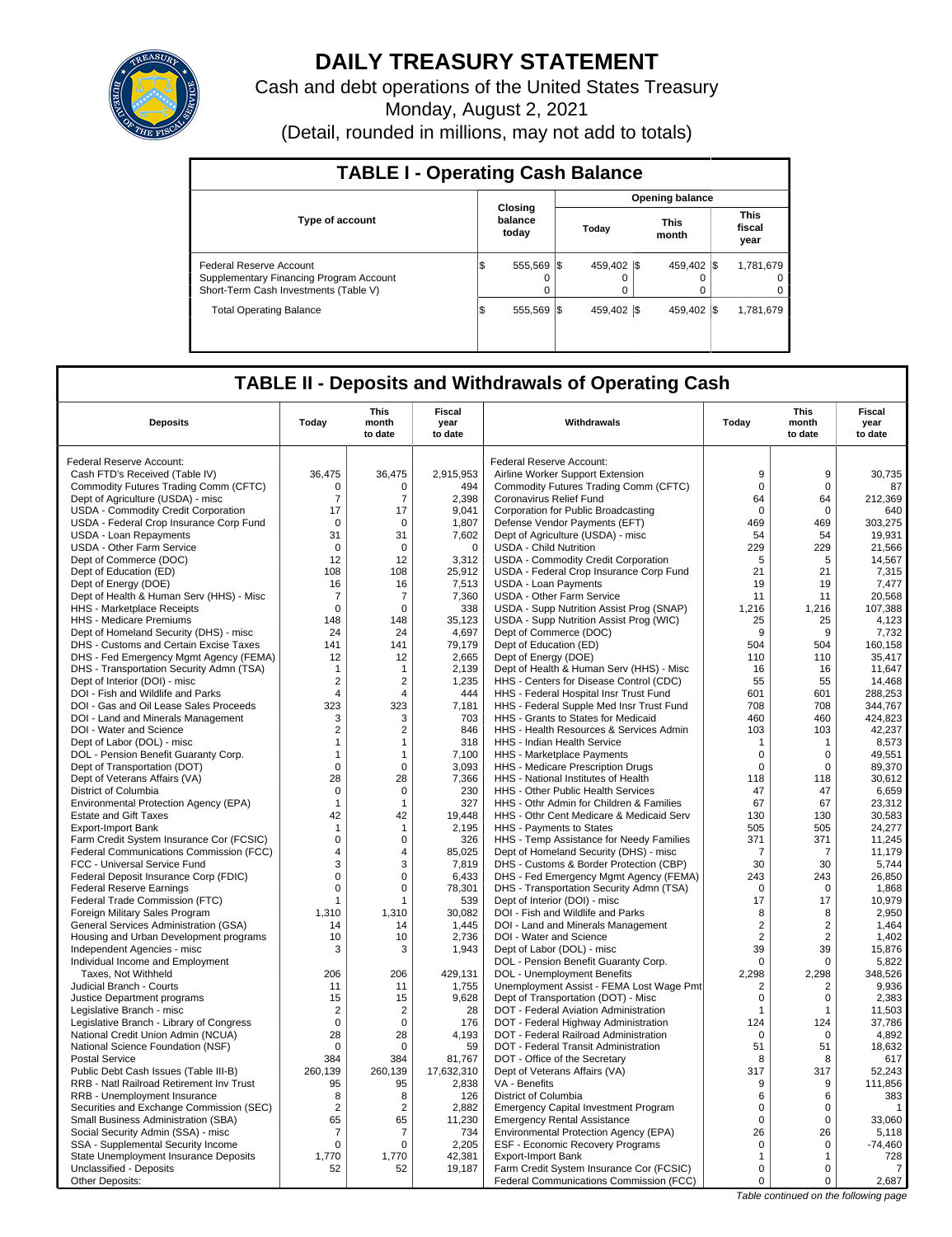## **TABLE II cont. - Deposits and Withdrawals of Operating Cash**

| <b>Deposits</b>                                                 | Today               | This<br>month<br>to date | Fiscal<br>year<br>to date | Withdrawals                                 | Today               | This<br>month<br>to date | <b>Fiscal</b><br>vear<br>to date  |
|-----------------------------------------------------------------|---------------------|--------------------------|---------------------------|---------------------------------------------|---------------------|--------------------------|-----------------------------------|
| Federal Housing Admin: Note Sales                               | 54                  | 54                       | 17.766                    | FCC - Universal Service Fund                | 0                   | 0                        | 7.249                             |
| Thrift Savings Plan Transfer                                    | 550                 | 550                      | 40,681                    | Federal Deposit Insurance Corp (FDIC)       | $\Omega$            | $\mathbf 0$              | 803                               |
|                                                                 |                     |                          |                           | <b>Federal Employees Insurance Payments</b> | 327                 | 327                      | 74,408                            |
|                                                                 |                     |                          |                           | Federal Salaries (EFT)                      | 199                 | 199                      | 173.489                           |
|                                                                 |                     |                          |                           | Federal Trade Commission (FTC)              | $\Omega$            | 0                        | 454                               |
|                                                                 |                     |                          |                           | General Services Administration (GSA)       | 505                 | 505                      | 22,826                            |
|                                                                 |                     |                          |                           | Housing and Urban Development programs      | 3,550               | 3,550                    | 63,534                            |
|                                                                 |                     |                          |                           | Independent Agencies - misc                 | 3                   | 3                        | 3,235                             |
|                                                                 |                     |                          |                           | <b>Interest on Treasury Securities</b>      | 8,289               | 8,289                    | 233,343                           |
|                                                                 |                     |                          |                           | IRS - Advanced Child Tax Credit (EFT)       | $\Omega$            | 0                        | 12,736                            |
|                                                                 |                     |                          |                           | IRS - Economic Impact Payments (EFT)        | $\mathbf{1}$        | $\mathbf{1}$             | 441,690                           |
|                                                                 |                     |                          |                           | IRS Tax Refunds Business (EFT)              | 35                  | 35                       | 26,648                            |
|                                                                 |                     |                          |                           | IRS Tax Refunds Individual (EFT)            | 255                 | 255                      | 318,978                           |
|                                                                 |                     |                          |                           | Judicial Branch - Courts                    | 3                   | 3                        | 1.484                             |
|                                                                 |                     |                          |                           | Justice Department programs                 | 17                  | 17                       | 17,544                            |
|                                                                 |                     |                          |                           | Legislative Branch - misc                   | 4                   | 4                        | 1,051                             |
|                                                                 |                     |                          |                           | Legislative Branch - Library of Congress    | $\overline{2}$      | 2                        | 643                               |
|                                                                 |                     |                          |                           | <b>NASA</b>                                 | $\mathbf 0$         | $\mathbf 0$              | 16,470                            |
|                                                                 |                     |                          |                           | National Credit Union Admin (NCUA)          | $\Omega$            | $\Omega$                 | 1.845                             |
|                                                                 |                     |                          |                           | National Science Foundation (NSF)           | 93                  | 93                       | 5,598                             |
|                                                                 |                     |                          |                           | Postal Service Money Orders and Other       | 177                 | 177                      | 35,955                            |
|                                                                 |                     |                          |                           | Public Debt Cash Redemp. (Table III-B)      | 170,158             | 170,158                  | 16,336,902                        |
|                                                                 |                     |                          |                           | Railroad Retirement Board (RRB) - misc      | $\Omega$            | $\mathbf 0$              | 42                                |
|                                                                 |                     |                          |                           | <b>RRB - Benefit Payments</b>               | 1,141               | 1,141                    | 12,861                            |
|                                                                 |                     |                          |                           | Securities and Exchange Commission (SEC)    | $\Omega$            | 0                        | 1,009                             |
|                                                                 |                     |                          |                           | Small Business Administration (SBA)         | 3,802               | 3,802                    | 553,063                           |
|                                                                 |                     |                          |                           | Social Security Admin (SSA) - misc          | 18                  | 18                       | 3,914                             |
|                                                                 |                     |                          |                           | <b>SSA - Benefits Payments</b>              | 296                 | 296                      | 831,631                           |
|                                                                 |                     |                          |                           | SSA - Supplemental Security Income          | 86                  | 86                       | 50,050                            |
|                                                                 |                     |                          |                           | <b>Transportation Services</b>              | $\Omega$            | 0                        | $\Omega$                          |
|                                                                 |                     |                          |                           | Other Withdrawals:                          |                     |                          |                                   |
|                                                                 |                     |                          |                           | Agency for Internat'l Development           | 74                  | 74                       | 18.744                            |
|                                                                 |                     |                          |                           | Civil Service Retirement (EFT)              | 6,007               | 6,007                    | 66,437                            |
|                                                                 |                     |                          |                           | Military Retirement (EFT)                   | 336                 | 336                      | 52,405                            |
|                                                                 |                     |                          |                           | Thrift Savings Plan Transfer                | 75                  | 75                       | 67,263                            |
|                                                                 |                     |                          |                           | Unclassified                                | 1,405               | 1,405                    | 282,140                           |
|                                                                 |                     |                          |                           |                                             |                     |                          |                                   |
| <b>Total Other Deposits</b><br>Change in Balance of Uncollected | 603                 | 603                      | 71,659                    | Total, Other Withdrawals                    | 7,897               | 7,897                    | 655,855                           |
| <b>Funds</b>                                                    | $\mathbf 0$         | 0                        | 0                         |                                             |                     |                          |                                   |
|                                                                 | $\Omega$            | 0                        | $\mathbf 0$               |                                             | $\mathbf 0$         | $\mathbf 0$              | $\mathbf 0$                       |
| <b>Transfers from Depositaries</b>                              |                     |                          |                           | <b>Transfers to Depositaries</b>            |                     |                          |                                   |
| <b>Total Federal Reserve Account</b>                            | 302,143             | 302,143                  | 21,682,956                | <b>Total Federal Reserve Account</b>        | 205,976             | 205,976                  | 22,909,066                        |
|                                                                 |                     |                          |                           |                                             |                     |                          |                                   |
| Short-Term Cash Investments:                                    |                     |                          |                           | Short-Term Cash Investments:                |                     |                          |                                   |
| <b>Transfers from Federal Reserve Account</b>                   |                     |                          |                           | <b>Transfers to Federal Reserve Account</b> |                     |                          |                                   |
| (Table V)                                                       | $\Omega$            | $\Omega$                 | $\mathbf 0$               | (Table V)                                   | $\Omega$            | 0                        |                                   |
| Total Deposits (excluding transfers)                            | $302,143$ \$<br>l\$ |                          | 302,143 \$ 21,682,956     | Total Withdrawals (excluding transfers)     | \$.<br>205,976 \$   |                          | 205,976 \$22,909,066              |
|                                                                 |                     |                          |                           |                                             |                     |                          |                                   |
|                                                                 |                     |                          |                           |                                             | Ŝ.                  |                          |                                   |
|                                                                 |                     |                          |                           | Net Change in Operating Cash Balance        | $96,166$ $\sqrt{5}$ |                          | $96,166$ $\frac{1}{9}$ -1,226,110 |
|                                                                 |                     |                          |                           |                                             |                     |                          |                                   |

## **TABLE III-A - Public Debt Transactions**

| <b>Issues</b>                            | Today      | <b>This</b><br>month<br>to date | Fiscal<br>year<br>to date |             | <b>Redemptions</b>                      |  |            |    | Today      |             |  |  |  |  |  |  |  |  |  |  |  |  |  |  |  |  |  |  |  |  |  |  |  |  |  |  |  |  |  |  |  |  |  |  |  |  |  |  |  |  |  |  |  |  | <b>This</b><br>month<br>to date | <b>Fiscal</b><br>year<br>to date |
|------------------------------------------|------------|---------------------------------|---------------------------|-------------|-----------------------------------------|--|------------|----|------------|-------------|--|--|--|--|--|--|--|--|--|--|--|--|--|--|--|--|--|--|--|--|--|--|--|--|--|--|--|--|--|--|--|--|--|--|--|--|--|--|--|--|--|--|--|--|---------------------------------|----------------------------------|
| Marketable:                              |            |                                 |                           |             | Marketable:                             |  |            |    |            |             |  |  |  |  |  |  |  |  |  |  |  |  |  |  |  |  |  |  |  |  |  |  |  |  |  |  |  |  |  |  |  |  |  |  |  |  |  |  |  |  |  |  |  |  |                                 |                                  |
| Bills:                                   |            |                                 |                           |             | <b>Bills</b>                            |  | $\Omega$   | \$ | $\Omega$   | 13,857,041  |  |  |  |  |  |  |  |  |  |  |  |  |  |  |  |  |  |  |  |  |  |  |  |  |  |  |  |  |  |  |  |  |  |  |  |  |  |  |  |  |  |  |  |  |                                 |                                  |
| <b>Regular Series</b>                    | $\Omega$   | \$<br>$0$ $\sqrt{5}$            |                           | 9,010,127   | <b>Notes</b>                            |  | 163,756    |    | 163,756    | 1,947,009   |  |  |  |  |  |  |  |  |  |  |  |  |  |  |  |  |  |  |  |  |  |  |  |  |  |  |  |  |  |  |  |  |  |  |  |  |  |  |  |  |  |  |  |  |                                 |                                  |
| Cash Management Series                   |            | O                               |                           | 3,960,134   | <b>Bonds</b>                            |  |            |    |            | 20,143      |  |  |  |  |  |  |  |  |  |  |  |  |  |  |  |  |  |  |  |  |  |  |  |  |  |  |  |  |  |  |  |  |  |  |  |  |  |  |  |  |  |  |  |  |                                 |                                  |
| Notes                                    | 231,206    | 231,206                         |                           | 3,622,003   | <b>Federal Financing Bank</b>           |  |            |    | ŋ          | 1,209       |  |  |  |  |  |  |  |  |  |  |  |  |  |  |  |  |  |  |  |  |  |  |  |  |  |  |  |  |  |  |  |  |  |  |  |  |  |  |  |  |  |  |  |  |                                 |                                  |
| <b>Bonds</b>                             | 26,298     | 26,298                          |                           | 589,823     | Nonmarketable:                          |  |            |    |            |             |  |  |  |  |  |  |  |  |  |  |  |  |  |  |  |  |  |  |  |  |  |  |  |  |  |  |  |  |  |  |  |  |  |  |  |  |  |  |  |  |  |  |  |  |                                 |                                  |
| Inflation-Protected Securities Increment | 1,305      | 1,305                           |                           | 61,970      | <b>United States Savings Securities</b> |  | 74         |    | 74         | 8,864       |  |  |  |  |  |  |  |  |  |  |  |  |  |  |  |  |  |  |  |  |  |  |  |  |  |  |  |  |  |  |  |  |  |  |  |  |  |  |  |  |  |  |  |  |                                 |                                  |
| Federal Financing Bank                   |            |                                 |                           |             | <b>Government Account Series</b>        |  | 422,494    |    | 422,494    | 89,009,665  |  |  |  |  |  |  |  |  |  |  |  |  |  |  |  |  |  |  |  |  |  |  |  |  |  |  |  |  |  |  |  |  |  |  |  |  |  |  |  |  |  |  |  |  |                                 |                                  |
| Nonmarketable:                           |            |                                 |                           |             | Hope Bonds                              |  |            |    |            | $\Omega$    |  |  |  |  |  |  |  |  |  |  |  |  |  |  |  |  |  |  |  |  |  |  |  |  |  |  |  |  |  |  |  |  |  |  |  |  |  |  |  |  |  |  |  |  |                                 |                                  |
| United States Savings Securities:        |            |                                 |                           |             | <b>Domestic Series</b>                  |  |            |    |            | 71,549      |  |  |  |  |  |  |  |  |  |  |  |  |  |  |  |  |  |  |  |  |  |  |  |  |  |  |  |  |  |  |  |  |  |  |  |  |  |  |  |  |  |  |  |  |                                 |                                  |
| Cash Issue Price                         | 11         | 11                              |                           | 1,244       | <b>Foreign Series</b>                   |  |            |    |            | $\Omega$    |  |  |  |  |  |  |  |  |  |  |  |  |  |  |  |  |  |  |  |  |  |  |  |  |  |  |  |  |  |  |  |  |  |  |  |  |  |  |  |  |  |  |  |  |                                 |                                  |
| Interest Increment                       | 324        | 324                             |                           | 3,586       | <b>State and Local Series</b>           |  | 4,745      |    | 4,745      | 89,204      |  |  |  |  |  |  |  |  |  |  |  |  |  |  |  |  |  |  |  |  |  |  |  |  |  |  |  |  |  |  |  |  |  |  |  |  |  |  |  |  |  |  |  |  |                                 |                                  |
| Government Account Series                | 331,795    | 331,795                         |                           | 89,124,146  | Other                                   |  | 1,583      |    | 1,583      | 343,093     |  |  |  |  |  |  |  |  |  |  |  |  |  |  |  |  |  |  |  |  |  |  |  |  |  |  |  |  |  |  |  |  |  |  |  |  |  |  |  |  |  |  |  |  |                                 |                                  |
| Hope Bonds                               |            |                                 |                           |             |                                         |  |            |    |            |             |  |  |  |  |  |  |  |  |  |  |  |  |  |  |  |  |  |  |  |  |  |  |  |  |  |  |  |  |  |  |  |  |  |  |  |  |  |  |  |  |  |  |  |  |                                 |                                  |
| <b>Domestic Series</b>                   |            |                                 |                           |             |                                         |  |            |    |            |             |  |  |  |  |  |  |  |  |  |  |  |  |  |  |  |  |  |  |  |  |  |  |  |  |  |  |  |  |  |  |  |  |  |  |  |  |  |  |  |  |  |  |  |  |                                 |                                  |
| <b>Foreign Series</b>                    |            |                                 |                           |             |                                         |  |            |    |            |             |  |  |  |  |  |  |  |  |  |  |  |  |  |  |  |  |  |  |  |  |  |  |  |  |  |  |  |  |  |  |  |  |  |  |  |  |  |  |  |  |  |  |  |  |                                 |                                  |
| State and Local Series                   | 81         | 81                              |                           | 113,361     |                                         |  |            |    |            |             |  |  |  |  |  |  |  |  |  |  |  |  |  |  |  |  |  |  |  |  |  |  |  |  |  |  |  |  |  |  |  |  |  |  |  |  |  |  |  |  |  |  |  |  |                                 |                                  |
| Other                                    | 1,609      | 1,609                           |                           | 343,672     | <b>Total Redemptions</b>                |  | 592,652 \$ |    | 592,652 \$ | 105,347,777 |  |  |  |  |  |  |  |  |  |  |  |  |  |  |  |  |  |  |  |  |  |  |  |  |  |  |  |  |  |  |  |  |  |  |  |  |  |  |  |  |  |  |  |  |                                 |                                  |
| <b>Total Issues</b>                      | 592,628 \$ | 592,628 \$                      |                           | 106,830,084 | Net Change in Public Debt Outstanding   |  | $-23 S$    |    | $-23$ \$   | 1,482,307   |  |  |  |  |  |  |  |  |  |  |  |  |  |  |  |  |  |  |  |  |  |  |  |  |  |  |  |  |  |  |  |  |  |  |  |  |  |  |  |  |  |  |  |  |                                 |                                  |
|                                          |            |                                 |                           |             |                                         |  |            |    |            |             |  |  |  |  |  |  |  |  |  |  |  |  |  |  |  |  |  |  |  |  |  |  |  |  |  |  |  |  |  |  |  |  |  |  |  |  |  |  |  |  |  |  |  |  |                                 |                                  |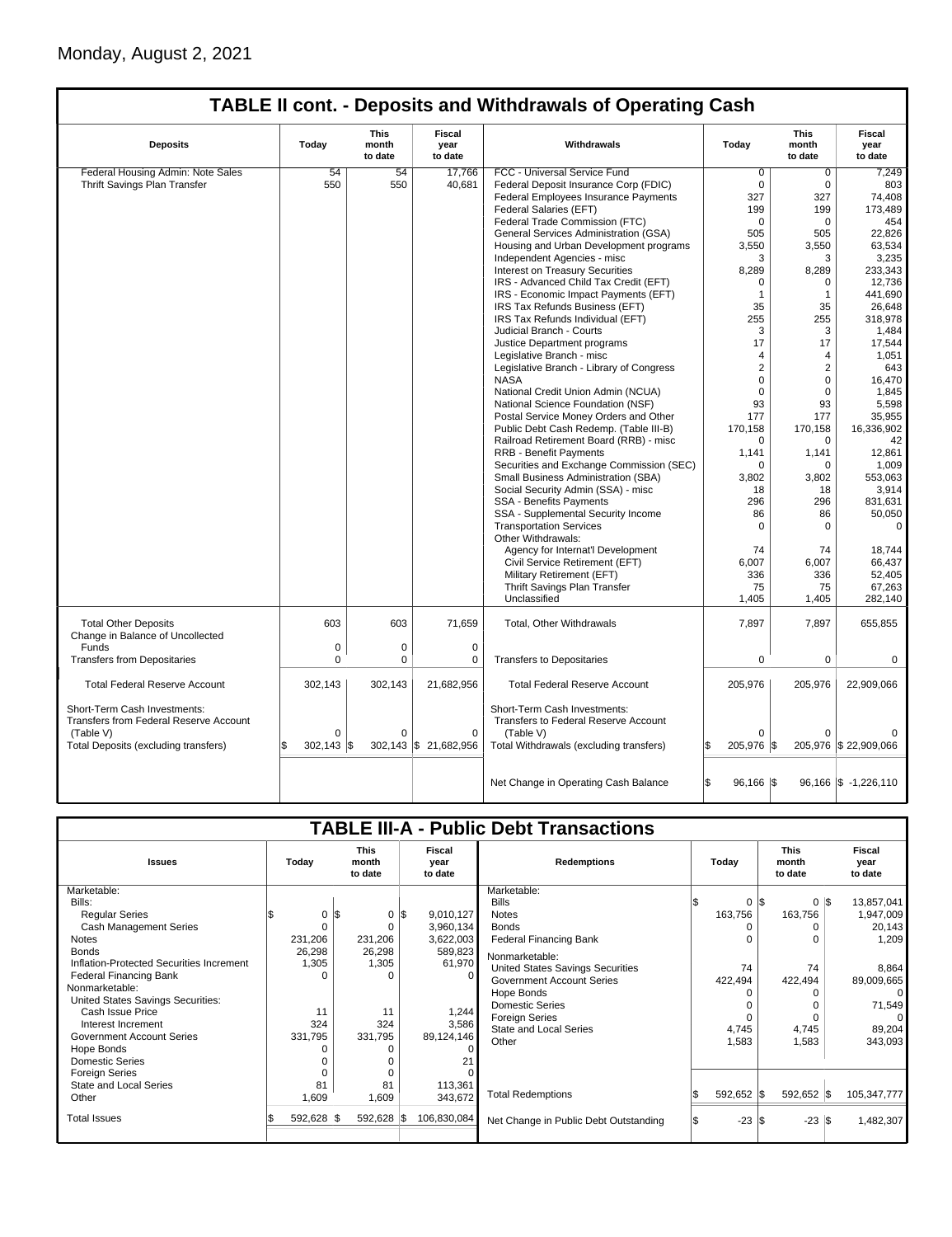| <b>TABLE III-B - Adjustment of Public Debt</b><br><b>Transactions to Cash Basis</b>                                                                                                                                |           |                                   |            |                                     |                                               |  |  |  |  |  |  |  |
|--------------------------------------------------------------------------------------------------------------------------------------------------------------------------------------------------------------------|-----------|-----------------------------------|------------|-------------------------------------|-----------------------------------------------|--|--|--|--|--|--|--|
| <b>Transactions</b>                                                                                                                                                                                                | Today     |                                   |            | <b>This</b><br>month<br>to date     | Fiscal<br>year<br>to date                     |  |  |  |  |  |  |  |
| Public Debt Cash Issues:<br>Public Debt Issues (Table III-A)<br>Premium on New Issues<br>Discount on New Issues:<br>Bills $(-)$<br>Bonds and Notes (-)                                                             | Ι\$       | 592,628 \$<br>1,556<br>0<br>622   |            | 592,628<br>1,556<br>$\Omega$<br>622 | \$106,830,084<br>21,067<br>2,520<br>27,743    |  |  |  |  |  |  |  |
| Federal Financing Bank (-)<br>Government Account Transactions (-)<br>Hope Bonds (-)<br>Interest Increment on United States<br>Savings Securities (-)<br>Inflation-Protected Securities Increment                   |           | U<br>331,795<br>324<br>1,305      |            | O<br>331,795<br>O<br>324<br>1,305   | 89,124,146<br>3.586<br>60,846                 |  |  |  |  |  |  |  |
| <b>Total Public Debt Cash Issues</b><br>Deposited in Federal Reserve Account<br>Public Debt Cash Redemptions:<br>Public Debt Redemptions (Table III-A)<br>Premium on Debt Buyback Operation                        | \$<br>l\$ | 260,139<br>592,652<br>0           | l\$<br>l\$ | 260,139<br>592,652<br>0             | \$17,632,310<br>\$105,347,777                 |  |  |  |  |  |  |  |
| Discount on Debt Buyback Operation (-)<br>Federal Financing Bank (-)<br>Government Account Transactions (-)<br>Hope Bonds (-)<br><b>Total Public Debt Cash Redemptions</b><br>Withdrawn from Federal Reserve Acct. | l\$       | o<br>U<br>422,494<br>ი<br>170,158 | 1\$        | 0<br>0<br>422.494<br>0              | 1.209<br>89,009,665<br>170,158   \$16,336,902 |  |  |  |  |  |  |  |

| <b>TABLE III-C - Debt Subject to Limit</b>                                        |                           |                                                           |                           |                           |  |  |  |  |  |  |  |
|-----------------------------------------------------------------------------------|---------------------------|-----------------------------------------------------------|---------------------------|---------------------------|--|--|--|--|--|--|--|
|                                                                                   | Closing                   | Opening balance                                           |                           |                           |  |  |  |  |  |  |  |
| <b>Balance Transactions</b>                                                       | balance<br>today          | Today                                                     | <b>This</b><br>month      | Fiscal<br>year            |  |  |  |  |  |  |  |
| Debt Held by the Public<br>Intragovernmental Holdings<br><b>Total Public Debt</b> | \$22,293,275<br>6.134.423 | \$22,284,628<br>6.143.094                                 | \$22,284,628<br>6.143.094 | \$21,018,952<br>5,926,439 |  |  |  |  |  |  |  |
| Outstanding<br>Less: Debt Not<br>Subject to Limit:                                | 28,427,699                | 28,427,722                                                | 28,427,722                | 26,945,391                |  |  |  |  |  |  |  |
| Other Debt                                                                        | 478                       | 478                                                       | 478                       | 478                       |  |  |  |  |  |  |  |
| <b>Unamortized Discount</b>                                                       | 19,730                    | 19,753                                                    | 19,753                    | 17,271                    |  |  |  |  |  |  |  |
| <b>Federal Financing Bank</b>                                                     | 6,053                     | 6,053                                                     | 6,053                     | 7,262                     |  |  |  |  |  |  |  |
| Hope Bonds                                                                        | 0                         | O                                                         | 0                         | 0                         |  |  |  |  |  |  |  |
| Plus: Other Debt Subject to Limit<br>Guaranteed Debt of                           |                           |                                                           |                           |                           |  |  |  |  |  |  |  |
| Government Agencies                                                               | 0                         | 0                                                         | 0                         | 0                         |  |  |  |  |  |  |  |
| <b>Total Public Debt</b><br>Subject to Limit                                      |                           | \$28,401,438   \$28,401,438   \$28,401,438   \$26,920,380 |                           |                           |  |  |  |  |  |  |  |
| <b>Statutory Debt Limit</b>                                                       | \$28,401,463              | \$28,401,463                                              | \$28,401,463              | SUSP-1                    |  |  |  |  |  |  |  |
|                                                                                   |                           |                                                           |                           | See Footpote              |  |  |  |  |  |  |  |

| <b>TABLE IV - Federal Tax Deposits</b>                                                                                                                                                                                                 |     |                                              |     |                                              |     |                                                                      |  |  |  |  |  |
|----------------------------------------------------------------------------------------------------------------------------------------------------------------------------------------------------------------------------------------|-----|----------------------------------------------|-----|----------------------------------------------|-----|----------------------------------------------------------------------|--|--|--|--|--|
| Classification                                                                                                                                                                                                                         |     | Today                                        |     | <b>This</b><br>month<br>to date              |     | Fiscal<br>year<br>to date                                            |  |  |  |  |  |
| Withheld Income and Employment Taxes<br>Individual Income Taxes<br><b>Railroad Retirement Taxes</b><br><b>Excise Taxes</b><br><b>Corporation Income Taxes</b><br>Federal Unemployment Taxes<br>Estate and Gift Taxes & Misc IRS Rcpts. | l\$ | 35,857<br>476<br>41<br>245<br>45<br>549<br>5 | l\$ | 35,857<br>476<br>41<br>245<br>45<br>549<br>5 | l\$ | 2,303,821<br>327,538<br>4,436<br>59,959<br>305,577<br>6,314<br>4,442 |  |  |  |  |  |
| Total                                                                                                                                                                                                                                  | \$  | 37,217                                       | 1\$ | 37,217                                       | l\$ | 3,012,086                                                            |  |  |  |  |  |
| Cash Federal Tax Deposits:<br>Direct<br><b>Through Depositaries</b>                                                                                                                                                                    | \$  | 66 S<br>36,409                               |     | 66<br>36,409                                 | 1\$ | 25,665<br>2,890,288                                                  |  |  |  |  |  |
| <b>Total Cash FTD's</b>                                                                                                                                                                                                                | Ŝ.  | 36,475                                       | l\$ | 36,475                                       | l\$ | 2,915,953                                                            |  |  |  |  |  |
| Inter-agency Transfers                                                                                                                                                                                                                 |     | 742                                          |     | 742                                          |     | 96,133                                                               |  |  |  |  |  |
| Total                                                                                                                                                                                                                                  | l\$ | 37,217                                       | 1\$ | 37,217                                       | l\$ | 3,012,086                                                            |  |  |  |  |  |
|                                                                                                                                                                                                                                        |     |                                              |     |                                              |     |                                                                      |  |  |  |  |  |

|                                              |  |                           |     |          |          |     | סט <i>ו</i> ווטט ו ססט |  |  |  |  |  |
|----------------------------------------------|--|---------------------------|-----|----------|----------|-----|------------------------|--|--|--|--|--|
| <b>TABLE V - Short-Term Cash Investments</b> |  |                           |     |          |          |     |                        |  |  |  |  |  |
|                                              |  | <b>Type of Depositary</b> |     |          |          |     |                        |  |  |  |  |  |
| <b>Balance Transactions</b>                  |  | А                         | в   |          | С        |     | Total                  |  |  |  |  |  |
| Opening Balance Today<br>Deposits:           |  | 0                         | 1\$ | $\Omega$ | \$<br>0  | IS. |                        |  |  |  |  |  |
| <b>Transfers to Depositaries</b>             |  | O                         |     | $\Omega$ | $\Omega$ |     |                        |  |  |  |  |  |
| <b>Special Direct Investment</b>             |  | O                         |     | 0        | 0        |     |                        |  |  |  |  |  |
| <b>Term Investment</b>                       |  | O                         |     | 0        | 0        |     |                        |  |  |  |  |  |
| Repo Investment                              |  | O                         |     | $\Omega$ | 0        |     |                        |  |  |  |  |  |
| Withdrawals:                                 |  |                           |     |          |          |     |                        |  |  |  |  |  |
| <b>Treasury Initiated</b>                    |  | O                         |     | 0        | $\Omega$ |     |                        |  |  |  |  |  |
| Depositary Initiated                         |  | O                         |     | 0        | 0        |     |                        |  |  |  |  |  |
| <b>Special Direct Investment</b>             |  | Ω                         |     | 0        | 0        |     |                        |  |  |  |  |  |
| <b>Term Investment</b>                       |  | O                         |     | 0        | 0        |     |                        |  |  |  |  |  |
| Repo Investment                              |  | 0                         |     | $\Omega$ | 0        |     |                        |  |  |  |  |  |
| Closing Balance Today                        |  | 0                         | I\$ | $\Omega$ | S<br>0   | IS  |                        |  |  |  |  |  |

| <b>TABLE VI - Income Tax Refunds Issued</b> |    |       |    |                                 |     |                           |  |  |  |  |  |  |
|---------------------------------------------|----|-------|----|---------------------------------|-----|---------------------------|--|--|--|--|--|--|
| Classification                              |    | Today |    | <b>This</b><br>month<br>to date |     | Fiscal<br>year<br>to date |  |  |  |  |  |  |
| IRS - Advanced Child Tax Credit (Checks)    | 13 | 0     | 13 | 0                               | 125 | 2,057                     |  |  |  |  |  |  |
| IRS - Advanced Child Tax Credit (EFT)       |    | 0     |    | 0                               |     | 12.736                    |  |  |  |  |  |  |
| IRS - Economic Impact Payments (Checks)     |    | 2     |    | $\overline{2}$                  |     | 84.896                    |  |  |  |  |  |  |
| IRS - Economic Impact Payments (EFT)        |    |       |    |                                 |     | 441,690                   |  |  |  |  |  |  |
| IRS Tax Refunds Business (Checks)           |    | 23    |    | 23                              |     | 52.676                    |  |  |  |  |  |  |
| IRS Tax Refunds Business (EFT)              |    | 35    |    | 35                              |     | 26.648                    |  |  |  |  |  |  |
| IRS Tax Refunds Individual (Checks)         |    | 62    |    | 62                              |     | 57,197                    |  |  |  |  |  |  |
| IRS Tax Refunds Individual (EFT)            |    | 255   |    | 255                             |     | 318,978                   |  |  |  |  |  |  |

### **Daily Treasury Statement Footnotes:**

### **General Footnotes and Statements:**

This statement summarizes the United States Treasury's cash and debt operations for the Federal Government. Treasury's operating cash is maintained in an account at the Federal Reserve Bank of New York and in short-term cash investments. Treasury minimized and then suspended its short-term cash investment program beginning in November 2008, but anticipates investing again when market conditions warrant. Major information sources include: Federal Reserve Banks, Treasury Regional Financial Centers, Internal Revenue Service Centers, various electronic systems, and information on the Public Debt. Information is presented on a modified cash basis. Deposits are reflected as received and withdrawals are reflected as processed.SOURCE: Bureau of the Fiscal Service, Department of the Treasury. Note: The Daily Treasury Statement (DTS) is available by 4:00 p.m. the following business day on the Fiscal Service website https://fiscal.treasury.gov/reports-statements/dts/. For more information, call the Cash Reporting Branch at 202-874-9789.

### **TABLE III-A – Public Debt Transactions**

Stated at face value except for savings and retirement plan securities which are stated at current redemption value.